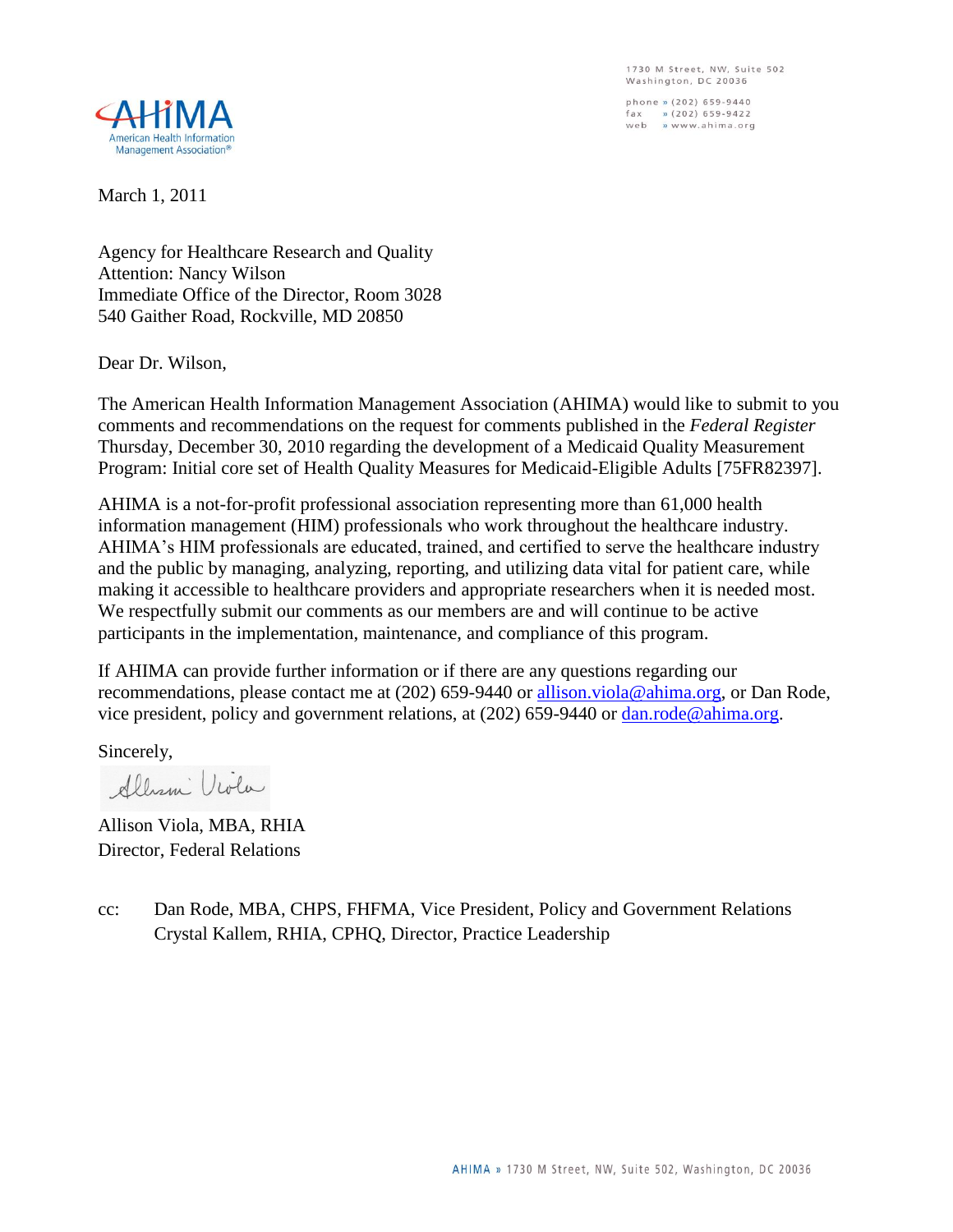## **Department of Health and Human Services AHIMA Comments on** *Medicaid Quality Measurement Program* **Page 2**

In meeting with and discussing your request for comment with our members, AHIMA has the following comments and recommendations that align with the Medicaid Quality Measurement Program:

 **Measures NQF 648 and 647 [75FR82399]** – AHIMA appreciates the integration of measures from the CMS EHR incentive program [75FR44314] as we believe this will continue efforts to align reporting requirements and reduce reporting redundancy and burden for the states. We encourage CMS to provide additional information on the use of measures that overlap with the EHR incentive program. We support the alignment of the measures and when reporting for the EHR incentive program that it satisfies the reporting of the EHR measures outlined in the Medicaid quality program as well, but the published notice does not address this important component of the program.

We encourage CMS to consider leveraging two additional measures from the EHR incentive program and incorporating them into the Medicaid Quality Measurement Program. We are specifically referring to the menu objectives addressing the improve population and public health priority, "*The EP, eligible hospital or CAH who receives a patient from another setting of care or provider of care or believes an encounter is relevant should perform medication reconciliation*" and "*The EP, eligible hospital or CAH who transitions their patient to another setting of care or provider of care or refers their patient to another provider of care should provide summary of care record for each transition of care or referral*" [75FR44374]. Selecting these measures may help to further the alignment of quality measurement initiatives and reduce burden on the reporting organization.

- **Phased implementation** AHIMA encourages CMS to consider phasing the implementation of the quality program across the states, similar to the way the Medicare Recovery Audit Contractor program was accomplished. We believe this will provide an opportunity for stages to capture best practices and lessons learned and share with CMS as the program is implemented.
- **Ensure consistency in measurement and calculation across states** AHIMA encourages the implementation of a program that incorporates consistent practices across the states. Implementing consistent approaches will be particularly welcome by organizations that care for patient populations across state borders. Also our members believe applying uniform practices will enable CMS to more efficiently collect the data but also enable the ability to compare the data across the states to measure quality of care.
- **Long Term Care/Post Acute Care** AHIMA recommends CMS also engage long-term care (LTPAC) and hospital settings as there is a significant Medicaid population that receives care in these settings. In addition, our members believe incorporation of LTPAC will assist this care setting in progressing forward with health information technology implementation.
- **NQF endorsed measures** AHIMA has consistently encouraged the use of the measures that have been endorsed by the National Quality Forum (NQF) as they are vigorously reviewed, tested, validated and approved through a public consensus process to ensure